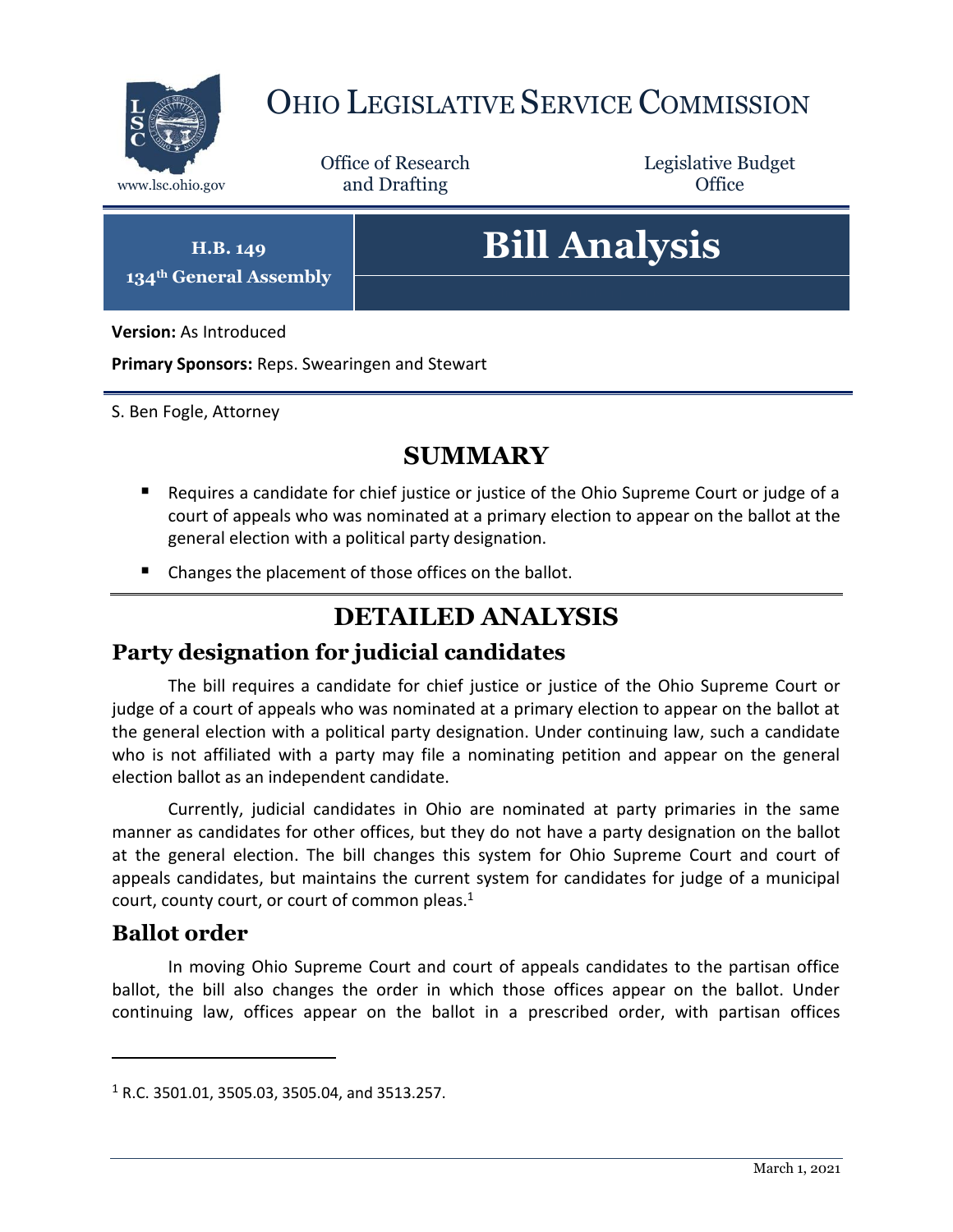appearing first, then nonpartisan offices, and finally ballot issues. The bill requires offices to appear on the ballot in the following order:<sup>2</sup>

| <b>Partisan offices</b>                 | <b>Nonpartisan offices</b>              |
|-----------------------------------------|-----------------------------------------|
| Governor and Lieutenant Governor        | Member of the State Board of Education  |
| <b>Attorney General</b>                 | County judicial offices                 |
| <b>Auditor of State</b>                 | Municipal and township offices          |
| Secretary of State                      | Member of a district board of education |
| <b>Treasurer of State</b>               |                                         |
| Chief Justice of the Ohio Supreme Court |                                         |
| Justice of the Ohio Supreme Court       |                                         |
| U.S. senator                            |                                         |
| U.S. representative                     |                                         |
| State senator                           |                                         |
| State representative                    |                                         |
| Judge of a court of appeals             |                                         |
| County commissioner                     |                                         |
| County auditor                          |                                         |
| Prosecutor                              |                                         |
| Clerk of the court of common pleas      |                                         |
| Sheriff                                 |                                         |
| County recorder                         |                                         |
| County treasurer                        |                                         |
| County engineer                         |                                         |
| Coroner                                 |                                         |

<sup>2</sup> R.C. 3505.03 and 3505.04.

 $\overline{a}$